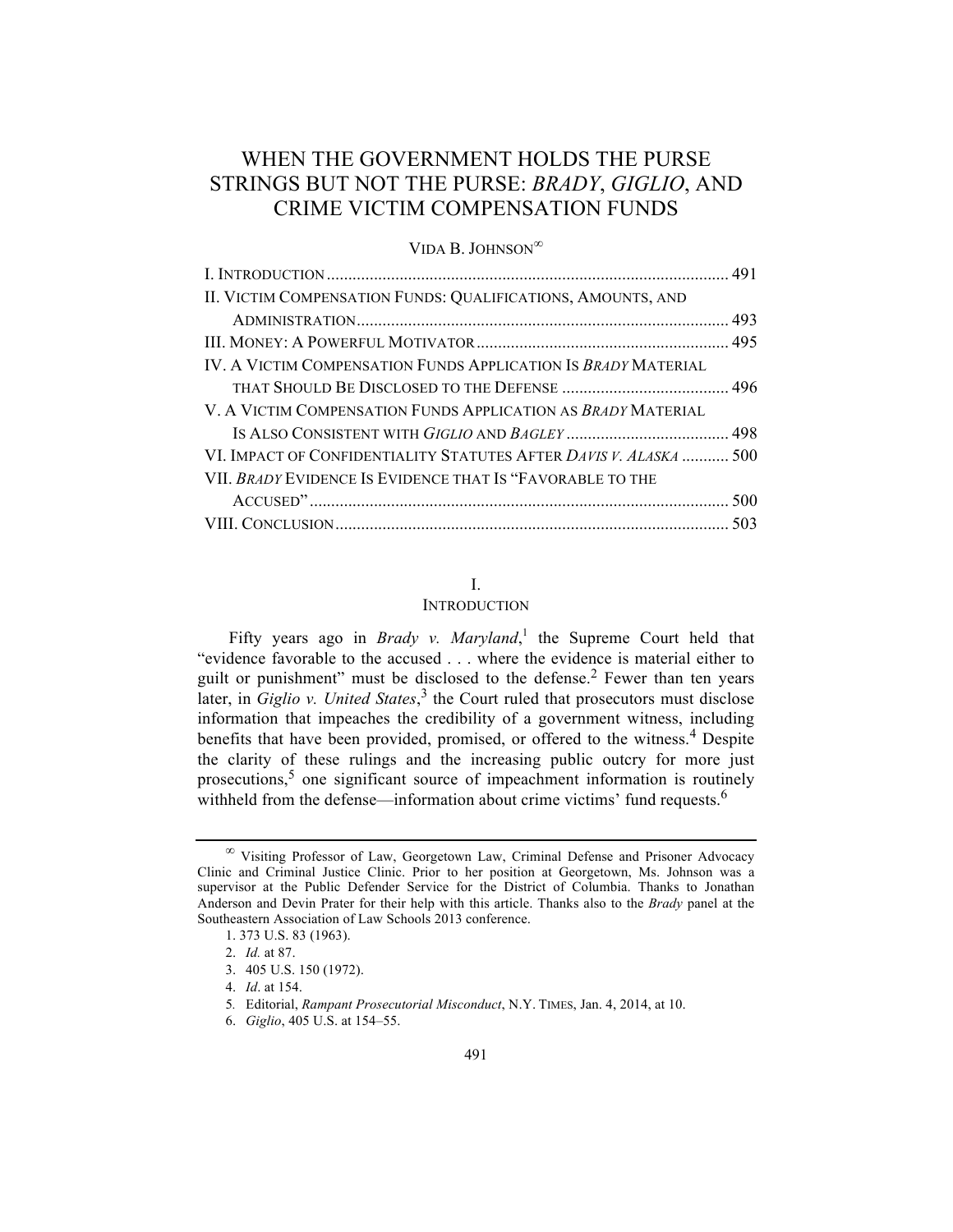Every jurisdiction in the United States provides money to compensate victims and witnesses of crime.<sup>7</sup> Most of these funds compensate victims and witnesses for losses, trauma, and even for re-location of victims or witnesses of crime.<sup>8</sup> The payouts from these funds can amount to thousands of dollars depending on the severity of the crime, the importance of the witness to the case, and the services needed.<sup>9</sup> In impoverished communities, which suffer from high levels of crime,  $10$  many people regard these programs as a potential source of needed money.11 However, the money comes with certain obligations for the recipient.<sup>12</sup> A universal feature of victims' funds is a requirement that, in order for the victim or witness to access the resources of the program, she must cooperate with law enforcement throughout the pendency of the criminal case, all the way to trial. $^{13}$ 

Despite the financial incentives for government witnesses created by victimfund payments, prosecutors generally do not disclose information regarding these payments. In most instances, cases are tried without the defense ever being made aware of the requests for funds. Even in cases where specific requests for such information are made by the defense, prosecutors argue that they need not disclose the information because the money is funded and administered by the court or some other branch of the state, not the police or district attorney's

<sup>7.</sup> These funds are sourced in part through federal money. *See* 42 U.S.C. §§ 10601–10602 (2013). *See also* State Links, NATIONAL ASSOCIATION OF CRIME VICTIMS COMPENSATION BOARDS, http://nacvcb.org/index.asp?bid=8 (last visited June 29, 2014).

<sup>8.</sup> For example, in New York, a victim may receive funds for loss or damage of essential personal property (up to \$500, including \$100 for cash); burial/funeral expenses (up to \$6,000); lost wages or lost support (up to \$30,000); transportation (necessary court appearances for prosecution or to related medical appointments); occupational/vocational rehabilitation, use of domestic violence shelters, or crime scene clean-up (up to \$2,500); good samaritan property losses (up to \$5,000); and/or moving expenses (up to \$2,500). N.Y. STATE EXECUTIVE LAW § 620 (McKinney 2013).

<sup>9.</sup> In Colorado, victims may be eligible to receive up to \$20,000 for out-of-pocket expenses not covered by insurance or other collateral resources, or up to \$1,000 in emergency funds directly related to the crime. COLO. REV. STAT.

<sup>§ 24-4.1-108 (2013).</sup> In Alaska, a person may be awarded up to \$40,000 per victim per incident. *See* ALASKA STAT. §18.67.130(c) (2013). In California, for applications submitted on or after January 1, 2013, regardless of the crime date, the claim maximum is \$70,000. CAL. CODE. REGS., tit. 2, § 649.7 (2013).

<sup>10.</sup> According to the Bureau of Justice Statistics, in 2007, people making less than \$7,500 a year were almost three times more likely to be victims of crime than those making \$75,000 a year or more. *See* BUREAU OF JUSTICE STATISTICS, DEP'T OF JUSTICE, VICTIMIZATION RATES 12 (2007), *available at* http://www.bjs.gov/content/pub/pdf/cvus/previous/cvus15.pdf.

<sup>11.</sup> *Crooks Cashing in on Crime Victim's Compensation Fund*, FOX MEMPHIS (Apr. 12, 2011, 10:17 PM), http://www.myfoxmemphis.com/story/18545859/crooks-cashing-in-on-crimevictims-compensation-fund.

<sup>12.</sup> *See* 42 U.S.C. § 10602(b)(2) (2013) (explaining that in order to receive federal funding, state crime victim compensation programs must "promote[] . . . cooperation with the reasonable requests of law enforcement").

<sup>13.</sup> *Id. See also* Njeri Mathis Rutledge, *Looking a Gift Horse in the Mouth—The Underutilization of Crime Victim Compensation Funds by Domestic Violence Victims*, 19 DUKE J. GENDER L. & POL'Y 223, 246 (2011).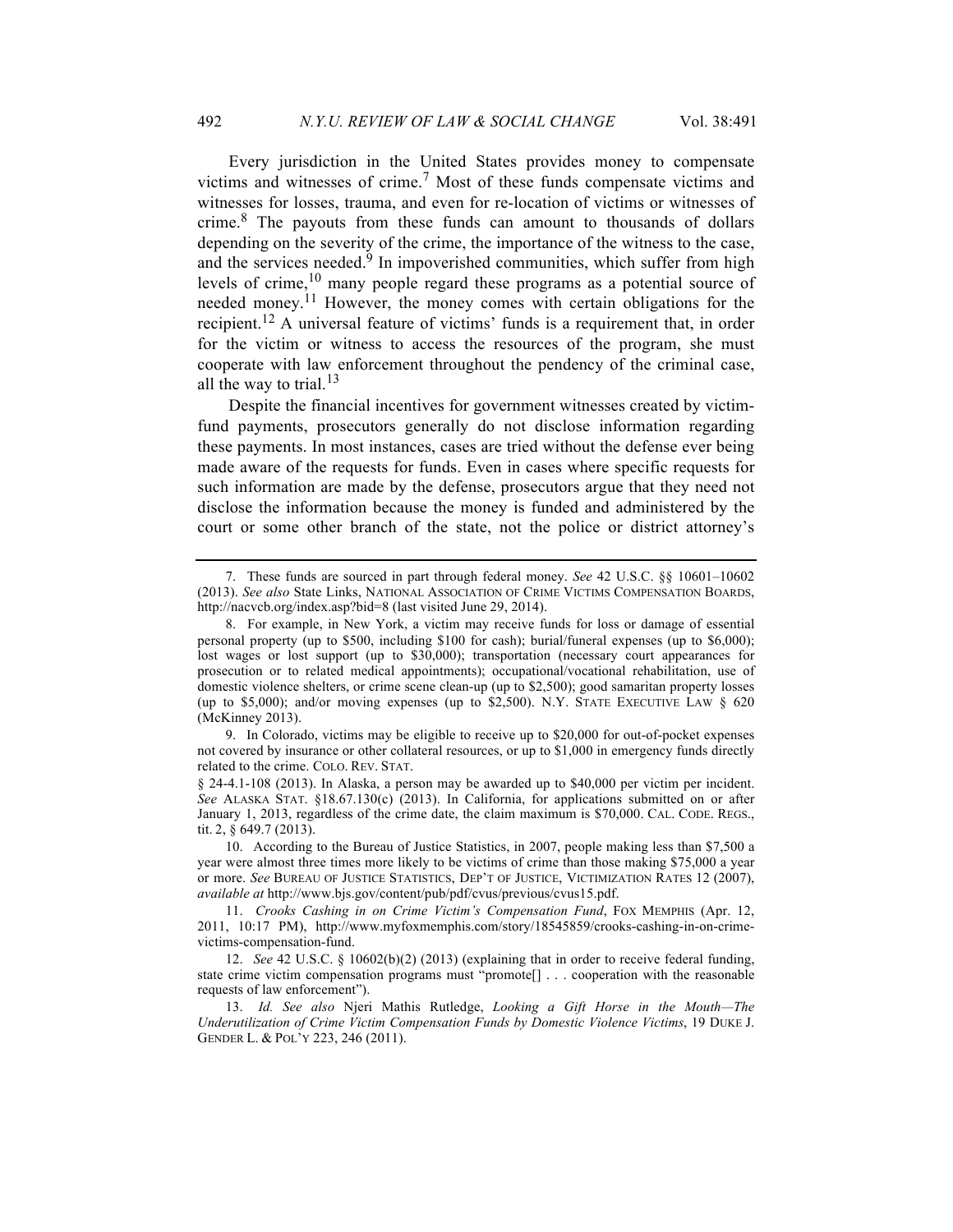office.14 This justification for non-disclosure, however, ignores the substantial control prosecutors and police have over the disbursement of these funds. Another excuse given in some jurisdictions is that the information is confidential.15 That explanation ignores longstanding precedent. Given that this information would prove useful to the defense in impeaching a witness who had received money through one of these funds, this article seeks to answer the question of whether the practice of withholding victim's funds payment information runs contrary to the Supreme Court's decisions in *Brady v. Maryland* and *Giglio v. United States*. 16

#### II.

# VICTIM COMPENSATION FUNDS: QUALIFICATIONS, AMOUNTS, AND ADMINISTRATION

Crime-victim compensation programs were designed to assist victims recover from crime physically, emotionally, and financially.<sup>17</sup> These programs offer aid to reimburse victims and witnesses for out-of-pocket expenses, such as crime scene clean-up,<sup>18</sup> funeral expenses, and other monetary losses resulting directly from the crime.<sup>19</sup> Many programs also pay for counseling for people who have witnessed or been victims of violent crime.<sup>20</sup> Some programs pay for relocation of witnesses into new homes<sup>21</sup> and provide money or vouchers for every-day expenses like groceries, toiletries, clothing, and public transportation.<sup>22</sup> Jurisdictions sometimes provide for lost wages that result from

21. *Id.* (explaining that twenty-four states, Washington, D.C. and some Colorado districts pay for moving/relocation expenses).

22. There are other funds available for witnesses in addition to Crime Victims Funds.

<sup>14.</sup> This is the position taken by the United States Attorney's Office in many cases that I have litigated in District of Columbia Superior Court. Prosecutors also cite state confidentiality statutes as a justification for withholding this valuable information from the defense. *See* D.C. CODE § 4-511 (2001).

<sup>15.</sup> More than twenty states and the District of Columbia restrict information about crime victims' funds from the public. *See* ALA. CODE § 15-23-5(4) (2014), COLO. REV. STAT. ANN. § 24- 4.1-107.5(2) (2000), CONN. GEN. STAT. ANN. § 54-204 (1993), D.C. CODE § 4-511 (1997), GA. CODE ANN. § 17-15-4(a)(2) (2014), IDAHO CODE ANN. § 72-1007 (2014), KAN. STAT. ANN. § 74- 7308(e) (2014), LA. REV. STAT. ANN. § 46:1806(D) (2012), ME. REV. STAT. tit. 5, § 3360D(4) (2012), MISS. CODE. ANN. § 99-41-31 (2000), N.D. CENT. CODE ANN. § 54-23.4-17 (2013), OHIO REV. CODE ANN. § 2743.62(2)(a) (2014), OKLA. STAT. ANN. tit. 21, § 142.9(G) (2014), OR. REV. STAT. ANN. § 147.205(1)(b) (2014), 18 PA. STAT. ANN. § 11.709 (2002), S.C. CODE ANN. § 16-3- 1240 (2013), S.D. CODIFIED LAWS § 23A-28B-36 (2014), TEXAS GOV'T ANN. § 552.132(b) (2013), VT. STAT. ANN. § 13-5358A (2012), VA. CODE ANN. § 19.2-368.3(2) (1976) (2014), WASH REV. CODE ANN. § 7.68.140 (2012).

<sup>16.</sup> 405 U.S. 150 (1972).

<sup>17.</sup> Rutledge, *supra* note 13, at 224.

<sup>18.</sup> DOUGLAS N. EVANS, COMPENSATING VICTIMS OF CRIME 7 (Research and Evaluation Center, John Jay College of Criminal Justice, June 2014) (explaining that thirty-five states plus Washington, D.C. compensate for crime scene clean-up).

<sup>19.</sup> 42 U.S. CODE § 10602(b)(1).

<sup>20.</sup> Evans, *supra* note 18, at 7.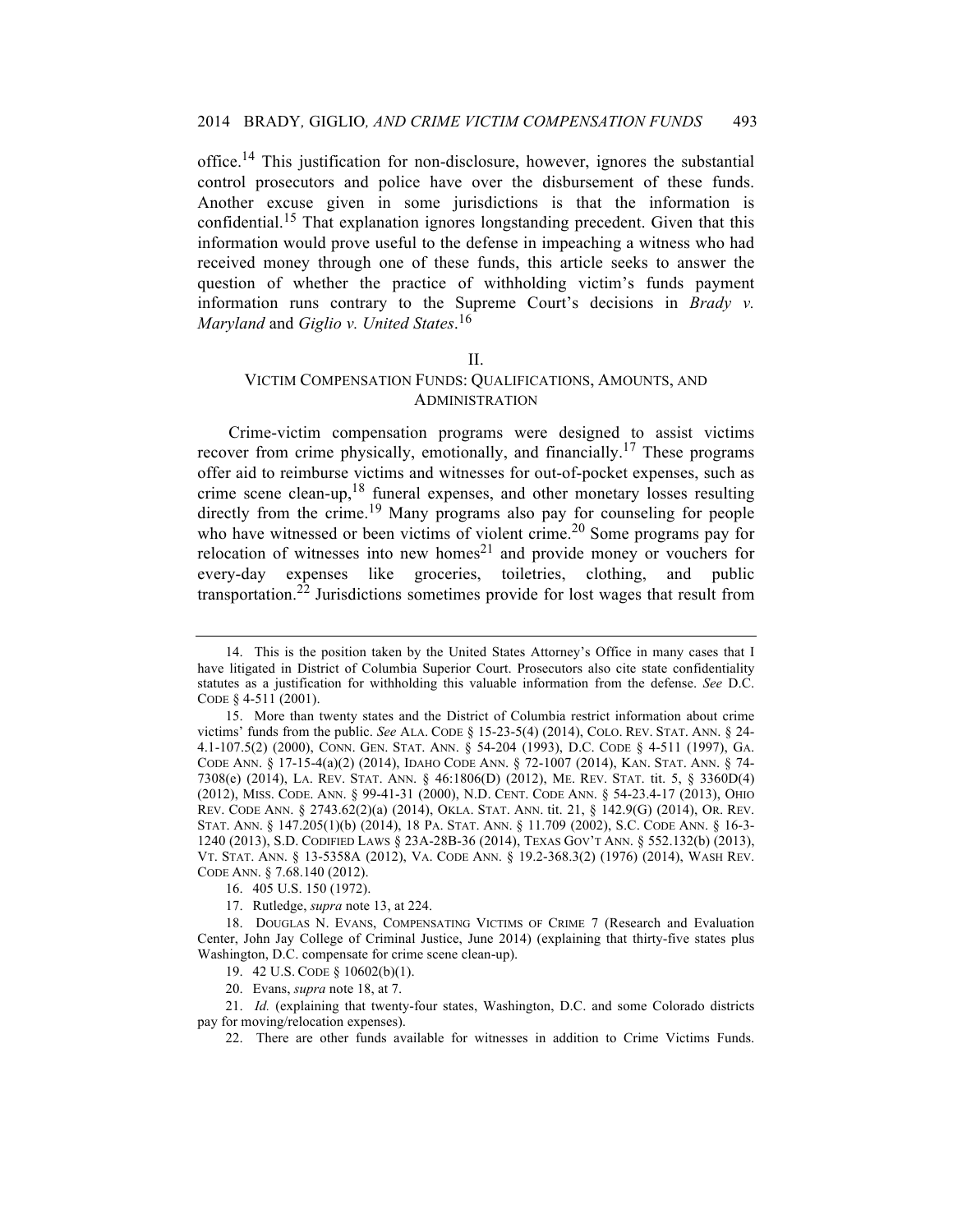workdays missed due to the alleged crime.<sup>23</sup>

The amount of money at play is not trivial. Approximately \$500 million is awarded to victims and witnesses in the United States every year.<sup>24</sup> In the 2013 fiscal year, Nevada's state program paid out \$6 million dollars in claims among 1,900 claimants,<sup>25</sup> an average award of over \$3,000 per claimant. Louisiana also has an average payout of \$3,000 for qualified applicants,  $2<sup>6</sup>$  Tennessee's program provides up to \$3,000 for "pain and suffering" for those claiming to be sexual assault victims.<sup>27</sup> The District of Columbia's program pays up to \$3,000 in moving and shelter costs and up to  $$10,000$  in lost wages.<sup>28</sup> While most programs have caps for the amount of money that a single victim or witness may receive, in many instances, that cap is in the tens of thousands of dollars.<sup>29</sup>

Although the courts or the state typically administers these funds, victims and witnesses are referred to the compensation programs primarily by police and victim advocates at prosecutors' offices.<sup>30</sup> To apply for funds under these programs, police must identify the applicant as either a victim or witness. Applications are available in police stations and prosecutors' offices in many

24. Evans, *supra* note 18.

25. Adam Kealoha Causey, *Federal Funds Help Nevada Crime Victims*, LAS VEGAS REV.-J. (Sept. 9, 2013, 5:03 PM), http://www.reviewjournal.com/news/crime-courts/federal-funds-helpnevada-crime-victims (telling the story of a man who has received \$15,000 in victim funds after being injured by a drunk driver).

26. Monica Hernandez, *Report Ranks Louisiana Second to Last in Crime Victims' Compensation*, SHREVPORT TIMES, June 17, 2014.

27. *Crooks Cashing in on Crime Victim's Compensation Fund*, *supra* note 11.

28. D.C. SUP. CT., WHAT IS THE CRIME VICTIMS COMPENSATION PROGRAM?, http://www.dccourts.gov/internet/documents/CVCP\_Brochure.pdf.

29. *See, e.g.*, ALASKA STAT. ANN. § 18.67.130(c) (West 2013) (Alaska authorizes up to \$40,000 in payments); STATE OF COLO., VICTIM COMPENSATION APPLICATION, http://dcj.state.co.us/ovp/Documents/Vic%20Comp/VC\_English\_Common\_Appl.October2013.pdf (last visited March 2, 2014) (Colorado provides payment up to \$20,000); CAL. VICTIM COMPENSATION AND GOV'T CLAIMS, FAQ—EXPENSES, http://www.vcgcb.ca.gov/victims/faq/expenses.aspx#limits (last visited March 2, 2014) (California has the highest cap out of all fifty states—\$63,000 as of 2011); OFFICE OF ATT'Y GEN. OF ARK., CRIME VICTIM REPARATIONS, http://arkansasag.gov/programs/criminal-justice/crime-victimreparations (last visited March 2, 2014) (Arkansas authorizes \$10,000 for most claims and \$25,000 only in the event of catastrophic injury).

30. D.C. CODE § 4-517(a) ("[a]ll law enforcement agencies in the District of Columbia shall inform victims or secondary victims of the existence of the Program and provide application forms . . . ."); OFFICE OF ATT'Y GEN. OF ARK., *supra* note 29.

Federal and state money is available through various victim assistance programs and witness relocation programs.

<sup>23.</sup> Alabama, for example, compensates victims and next-of-kin for missed work due to certain crimes. *How to Apply*, ALABAMA CRIME VICTIMS' COMPENSATION COMMISSION, http://acvcc.alabama.gov/faq.htm (last visited March 2, 2014). Maryland also awards compensation from loss of earnings related to a victim's inability to work immediately after a crime. CRIMINAL INJURIES COMPENSATION BOARD, MARYLAND DEPARTMENT OF PUBLIC SAFETY AND CORRECTIONAL SERVICES, http://www.dpscs.state.md.us/victimservs/cicb/index.shtml (last visited June 29, 2014).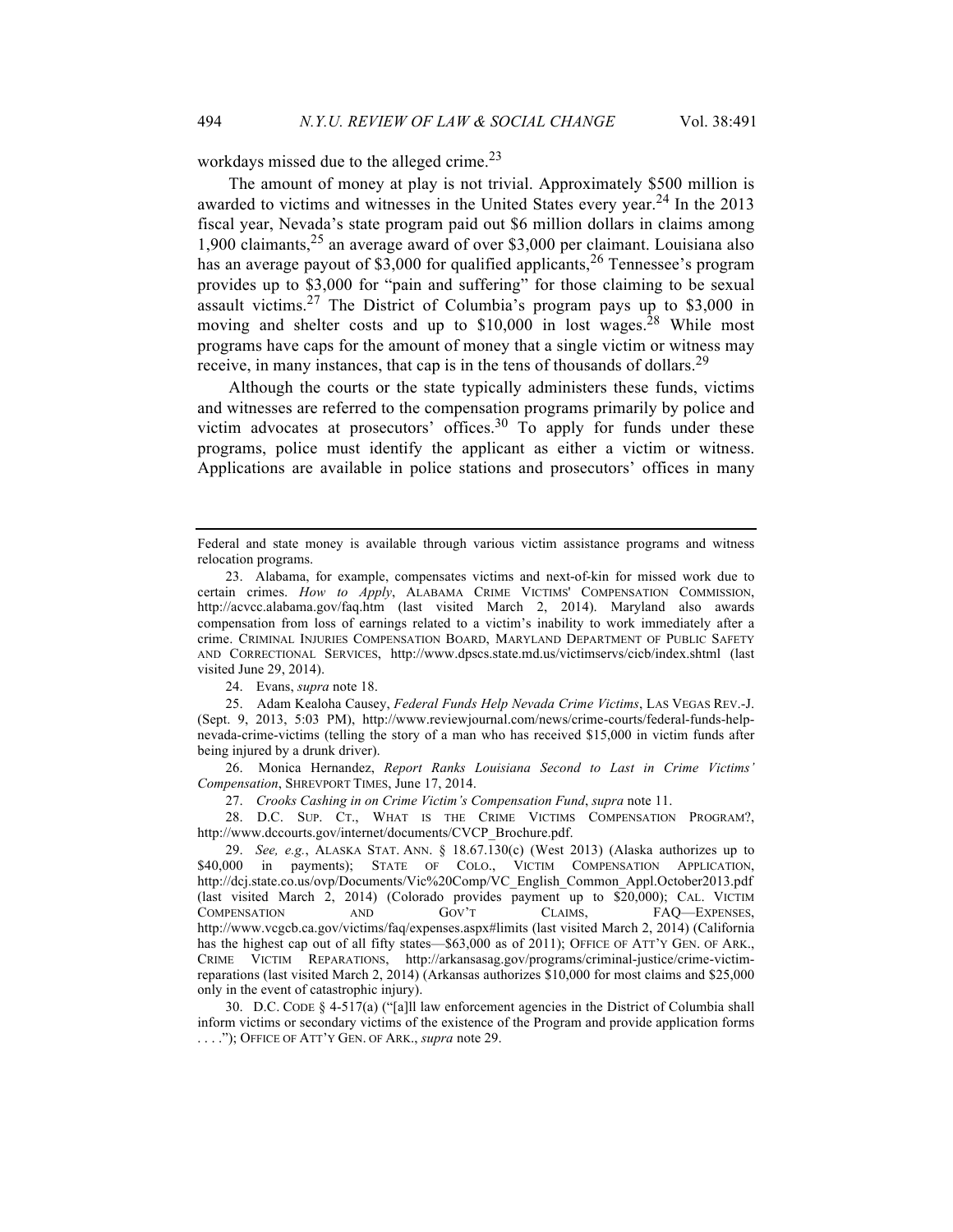states.<sup>31</sup> Sometimes the witnesses get help in filling out the forms from "victim" advocates," who are employees of the prosecutor's office.<sup>32</sup> More than half of states require police officers to notify victims about crime-victim programs.<sup>33</sup> Most victims and witnesses will therefore understand that the money flows through the police or prosecutor. Because cooperation with law enforcement is a feature of every one of the programs,  $34$  even those who are aware that the money does not come directly from the police or prosecutors understand that they must satisfy the police and prosecutors in order to receive the money.

#### III.

### MONEY: A POWERFUL MOTIVATOR

Crime is most rampant in poor communities, and, as a result, the majority of crime victims are poor.<sup>35</sup> The financial assistance offered by crime-victim funds can provide much-needed relief from daily economic pressures that exist independent of the alleged crime. This is especially true when what is being offered is money for housing, food, toiletries and other daily expenses. An offer to move an entire family to another neighborhood may translate to a safer, lesscrime ridden neighborhood as well. Access to this money can be a significant motivator both for individuals who have actually witnessed or been victimized by crime and those who have not.

Most jurisdictions may disqualify a witness from the funds for failing to come forward in a timely manner, failing to cooperate with the prosecution, refusing to testify, or requesting that the charges be dropped.<sup>36</sup> In some states, a criminal conviction against the person accused of committing the crime makes collecting the funds easier. $37$  The funds can therefore provide a powerful incentive for some witnesses to fabricate, add details, shade their testimony at trial, or otherwise, make themselves seem more indispensable in order to get access to additional resources. Others may become concerned with their credibility once they realize money is at stake and simply fail to correct prior exaggerations or embellishments.

#### IV.

### A VICTIM COMPENSATION FUNDS APPLICATION IS *BRADY* MATERIAL THAT

<sup>31.</sup> OFFICE OF ATT'Y GEN. OF ARK., *supra* note 29.

<sup>32.</sup> CAL. VICTIM COMPENSATION PROGRAM, APPLICATION FOR CRIME VICTIM COMPENSATION, http://www.vcgcb.ca.gov/docs/forms/victims/apps/victimcompensationapp\_eng.pdf (last visited March 2, 2014).

<sup>33.</sup> Evans, *supra* note 18, at 15.

<sup>34.</sup> 42 U.S.C. § 10602(b)(2) (2013).

<sup>35.</sup> *See* Editorial, *supra* note 5.

<sup>36.</sup> Rutledge, *supra* note 13, at 246.

<sup>37.</sup> The state of Alaska may require that the person requesting the funds submit to a hearing where she will be questioned about the allegation, though no such hearing is required where there is a criminal conviction. ALASKA STAT. § 18.67.040(a)–(e) (West 2013).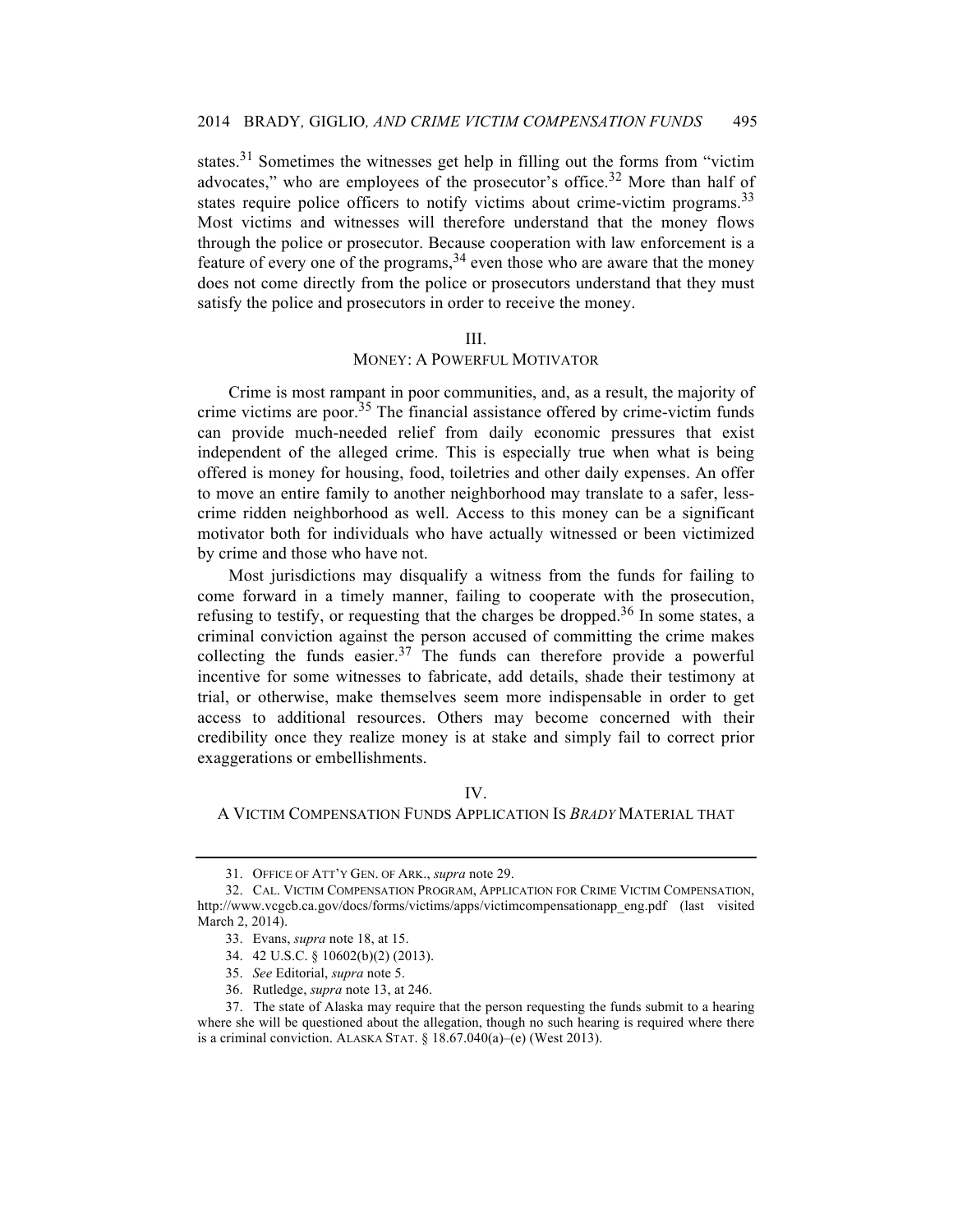### SHOULD BE DISCLOSED TO THE DEFENSE

Although victims' fund money does not originate from police or prosecution budgets, the police and prosecutors control the flow of the money. For example, an individual cannot receive funds unless she is deemed a victim or witness by the government.<sup>38</sup> Accordingly, the police and prosecutors play a direct role in determining whether a victim or witness may receive funds. Additionally, individuals are often referred to the program by police or employees of a prosecutor's office, and the programs require cooperation with the police and prosecutors.<sup>39</sup> Because police and prosecutors control the witnesses' ability to obtain the funds, these funds create a motive for the witnesses to curry favor with the government. This is impeaching information that should be turned over to the defense.

Evidence of bias against the accused or in favor of the government is a classic form of impeachment material used to attack the credibility of government witnesses. In recognizing how powerful a motive to curry favor with the government may be, the Supreme Court wrote: "The jury's estimate of the truthfulness and reliability of a given witness may well be determinative of guilt or innocence, and it is upon such subtle factors as the possible interest of the witness in testifying falsely that a defendant's life or liberty may depend."<sup>40</sup>

Information that shows bias cannot be underplayed in terms of its significance to a jury. Most criminal cases rely heavily on the testimony of witnesses (as opposed to cases with DNA or other forensic evidence) $41$  and evidence of bias that can cast doubt on the reliability of the government's main witness is often of critical importance. In 1974, in *Davis v. Alaska*, the Supreme Court stated, "the partiality of a witness is subject to exploration at trial and is 'always relevant as discrediting the witness and affecting the weight of his testimony.'"<sup>42</sup> The *Davis* Court recognized "that the exposure of a witness' motivation in testifying is a proper and important function of the constitutionally protected right of cross-examination."<sup>43</sup>

The pursuit of monetary gain is archetypal bias evidence.<sup>44</sup> To detect bias, the defense may cross-examine witnesses who pursue civil suits relating to pending criminal cases,  $45$  who request reward money,  $46$  and those who seek

<sup>38.</sup> Rutledge, *supra* note 13.

<sup>39.</sup> *See* BUREAU OF JUSTICE STATISTICS, *supra* note 10.

<sup>40.</sup> Napue v. Illinois, 360 U.S. 264, 269 (1959).

<sup>41.</sup> DNA plays no role in 90–95% of criminal convictions. *See* Sue Russell, *Seeking Second Chances Without DNA*, PACIFIC STANDARD, Oct. 11, 2012*, available at* http://www.psmag.com/legal-affairs/seeking-second-chances-without-dna-48082/.

<sup>42.</sup> Davis v. Alaska, 415 U.S. 308, 316 (1974) (quoting 3A J. WIGMORE, EVIDENCE § 940, 775 (Chadbourn rev. 1970)).

<sup>43.</sup> *Id.* at 316–17.

<sup>44.</sup> United States v. Bagley, 473 U.S. 667, 683 (1985).

<sup>45.</sup> For a detailed discussion of civil suits and bias by alleged crime victims, *see* Tom Lininger, *Is it Wrong to Sue for Rape?*, 57 DUKE L.J. 1557 (2008).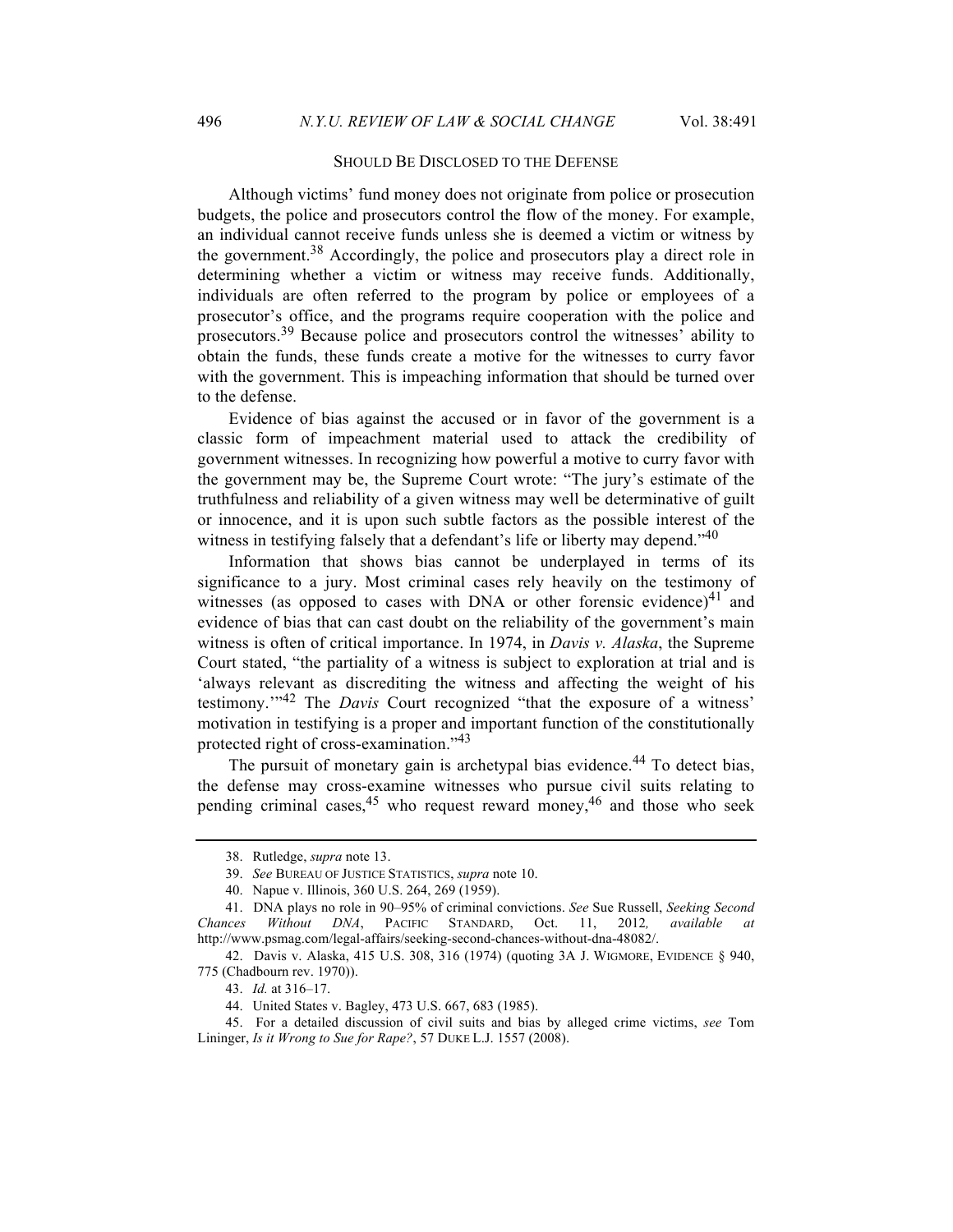other forms of pecuniary gain.<sup>47</sup> Where a witness correctly perceives that his or her cooperation with the police or prosecutors is a necessary precondition to receiving victims' fund money, the witness has a classic form of bias in favor of the government.

Testimony from "motivated" witnesses is notorious unreliable. Jailhouse informants – witnesses with a different type of interest-bias, specifically the desire to be released from incarceration in exchange for their testimony – have proven to be unreliable in many instances. According to the Innocence Project, informants have testified falsely in more than fifeteen percent of the DNA exonerations cases.48 According to another study, in 2005, at least 50 innocent men had been on death row in whole or in part based on testimony of "witnesses with an incentive to lie."<sup>49</sup> A monetary interest can be as powerful a motive to lie for some as freedom is for incarcerated government cooperators. We know from the news that people make false accusations<sup>50</sup> or give false testimony in exchange for money or lesser sentences. The cases of the Duke Lacrosse Players,<sup>51</sup> Dominque Strauss-Kahn,<sup>52</sup> and others<sup>53</sup> are clear examples.

Information about receipt or requests for money from crime victims' funds would be quite useful to the defense in many cases. Without information on the dispensing of victims' funds, there is little a defense attorney can do to prove that a witness has a financial stake in the case. <sup>54</sup>

It is not difficult to imagine that the credibility of an alleged victim might be

50. Ariell Hart, *Runaway Bride is Indicted*, NEW YORK TIMES, May 26, 2005 (woman falsely accuses "Hispanic man and white woman" of kidnapping her to avoid wedding); Rick Bragg, *Focus on Susan Smith's Lies and Smile*, N.Y. TIMES, July 25, 1995 (woman kills her two children accuses black carjacker).

<sup>46.</sup> Guzman v. Department of Correction, 663 F.3d 1336 (11th Cir. 2011).

<sup>47.</sup> *See* Reynoso v. Giurbino, 462 F.3d 1099, 1118 (9th Cir. 2006) (explaining that where the receipt of reward money rendered a witness biased, counsel's decision to not cross-examine witnesses about their motivation for testifying was not sound trial strategy).

<sup>48.</sup> *Understand the Causes: Informants*, THE INNOCENCE PROJECT, http://www.innocenceproject.org/understand/Snitches-Informants.php (last visited June 30, 2014).

<sup>49.</sup> Survey, The Snitch System: How Snitch Testimony Sent Randy Steidl and Other Innocent Americans to Death Row, Northwestern University School of Law, CENTER ON WRONGFUL CONVICTIONS 3 (Winter 2004-2005), http://www.innocenceproject.org/docs/SnitchSystemBooklet.pdf..

<sup>51.</sup> Duff Wilson and David Barstow, *All Charges Dropped in Duke Case*, N.Y. TIMES, Apr. 12, 2007.

<sup>52.</sup> John Eligon, *Strauss-Kahn Drama Ends with Short Final Scene*, N.Y. TIMES, Aug. 23, 2011.

<sup>53.</sup> Jennifer Pompi, *"It Wasn't The Right Skin Color": 4 year old Fails Babysitter's Home Invasion Plot*, WASHINGTON TIMES, June 24, 2014. *See also,* Mike Tierney, *At 28, Rookie Refuses to Focus on Time Lost*, N.Y. TIMES, Aug. 5, 2013 (high school football star falsely accused of rape by woman who won a \$1.5 million settlement from school district and recants ten years later); *Charges Dropped in Bogus MTU Rape Case*, ABC 10 NEWS, July 28, 2009 (Michigan Tech student makes false accusation of rape).

<sup>54.</sup> Though, of course, in many cases, the defense attorney may decide not to use the information even where the money at stake is thousands of dollars if it is inconsistent with the defense's theory of the case.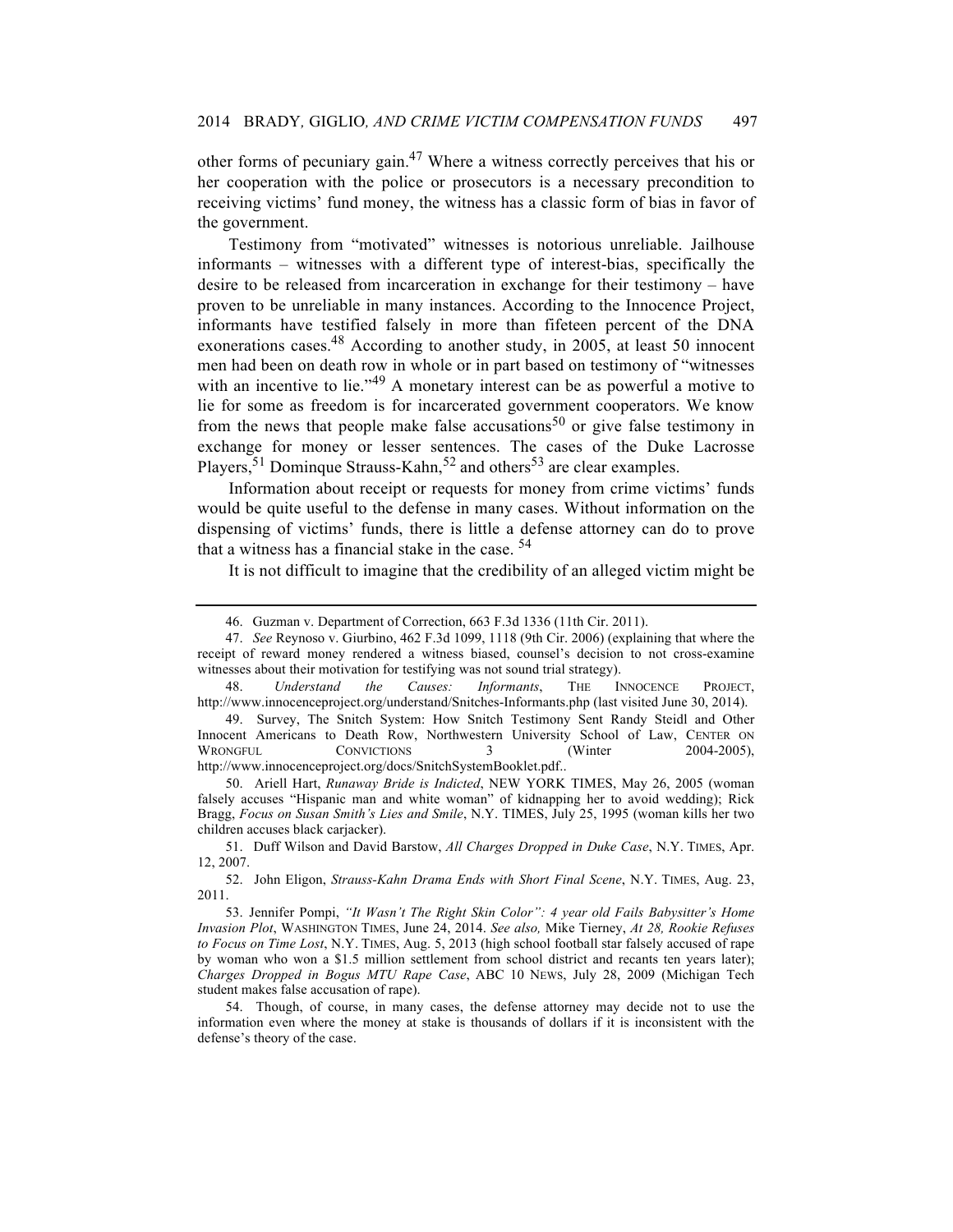questioned by a jury upon hearing of money received from victims' funds. One example might be an impoverished young woman who makes an allegation of rape against an ex-boyfriend who has left her for another woman. After making the report, she is offered a new apartment, money for groceries, money for transportation—money which ends up being in the thousands of dollars by the time the case gets to trial. If the information about her funds is admissible, the defense may argue in closing that the \$7,000 she has received is one of the reasons why she has failed to admit fabricating the accusation to the police and prosecutors. Another scenario might be where a man falsely claims to be robbed to cover up the fact the he had serious gambling losses. He initially claims to police that \$100 is taken from him. When he applies for victim compensation, he claims that the amount taken was \$250. In closing arguments, the defense attorney argues that, given the victim's inconsistencies about the amount of money taken, his testimony cannot be trusted. In either of the above two scenarios, the defense would lose an important argument about witness credibility without the disclosure of the victims' funds information.

V.

# A VICTIM COMPENSATION FUNDS APPLICATION AS *BRADY* MATERIAL IS ALSO CONSISTENT WITH *GIGLIO* AND *BAGLEY*

It is now utterly uncontroversial that information possessed by the government related to the bias of a prosecution witness is evidence favorable to the accused that must be disclosed to the defense, pursuant to *Brady v. Maryland* and its progeny.<sup>55</sup> In *Giglio v. United States*, the Court held that *Brady*'s disclosure requirement extends to impeachment information "affecting credibility," including benefits promised by prosecutors.<sup>56</sup> In *Giglio*, a prosecutor promised a key witness – an alleged co-conspirator – that he would not be prosecuted if he testified for the government. The prosecutor never disclosed the promise to the defense.<sup>57</sup> The Court found that because the witness's credibility was central to the case, the jury was entitled to know about any understanding or agreement regarding his potential prosecution.<sup>58</sup> The Court wrote: "When the reliability of a given witness may well be determinative of guilt or innocence nondisclosure of evidence affecting credibility falls within

<sup>55.</sup> *See Brady*, 373 U.S. at 86 (holding that the suppression of a confession by a coconspirator by the prosecution violated the Due Process Clause of the Fourteenth Amendment). To establish a violation of *Brady*'s disclosure requirement, the evidence must be material, which in the *Brady* context means "there is a reasonable probability that, had the evidence been disclosed to the defense, the result of the proceeding would have been different." Kyles v. Whitley, 514 U.S. 419, 438 (1995). The materiality analysis for determining a *Brady* violation is necessarily case-specific, and therefore is not discussed in this article. It bears noting, however, that bias evidence concerning a central witness is often of critical importance.

<sup>56.</sup> *Giglio*, 405 U.S. at 154.

<sup>57.</sup> *Id.* at 150–51.

<sup>58.</sup> *Id.* at 154–55.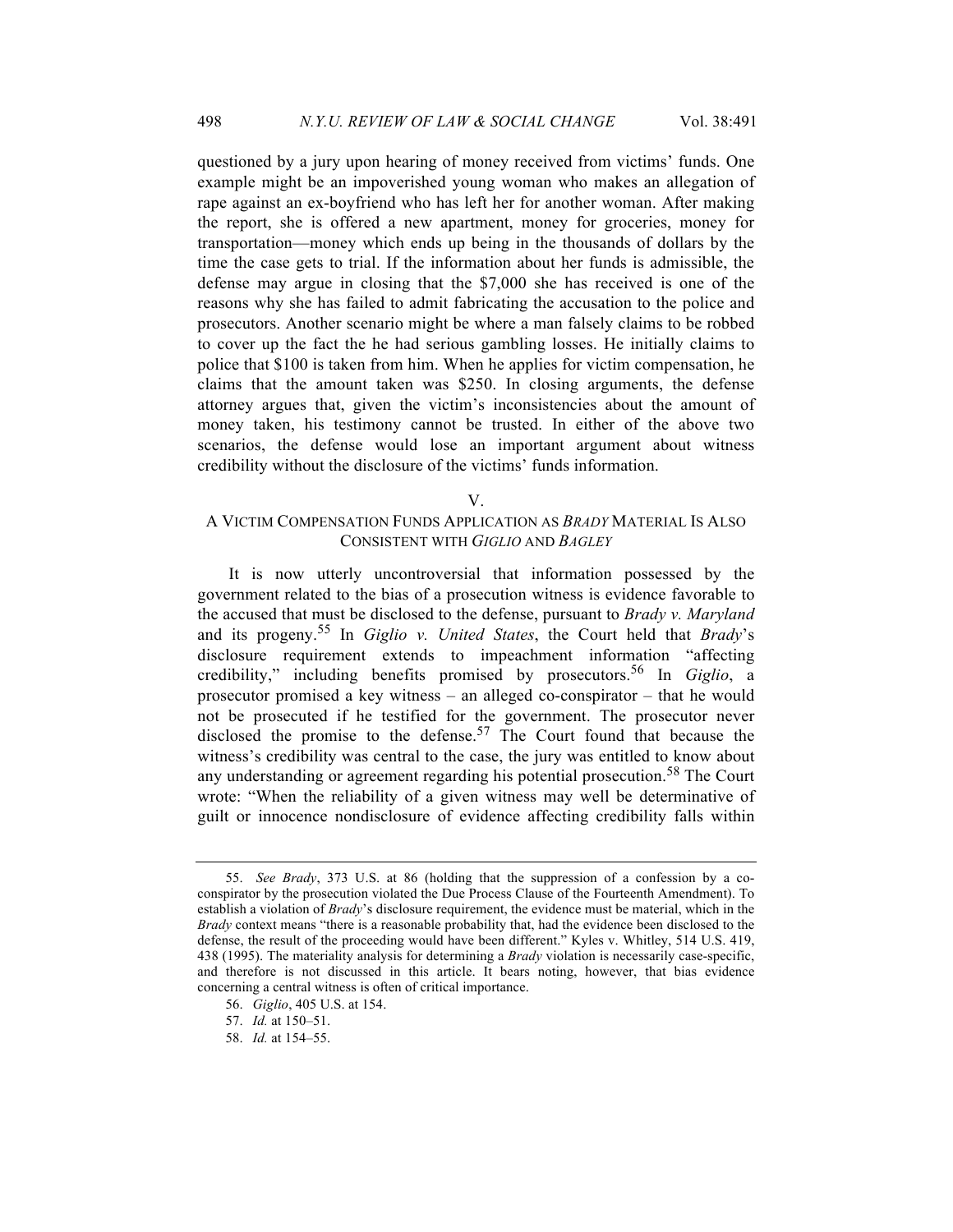# [the general rule of *Brady*]."59

Almost thirty years ago, in *United States v. Bagley*, the Court extended the reasoning of *Giglio*, and suggested that information regarding an offer of money by the police or prosecutors in exchange for a witness's assistance would be favorable to the defense and subject to *Brady* disclosure requirements.<sup>60</sup> In *Bagley*, the Bureau of Alcohol, Tobacco, and Firearms (ATF) offered two witnesses money for the provision of information that met the "satisfaction" of the ATF.<sup>61</sup> The offer of money in exchange for information was not disclosed to the defense at trial. After the trial, however, the defense learned not only that the money had been offered but also that the witnesses may have been paid for their testimony.<sup>62</sup> The Court remanded the case to the Ninth Circuit for a determination of whether, had the information been disclosed, there was a reasonable probability it would have affected the outcome.<sup>63</sup> Justice Blackmun, who wrote the majority opinion, noted separately that the "possibility of a [financial] reward" gave the witnesses "a direct, personal stake in respondent's conviction," and the "fact that the stake was not guaranteed . . . but was expressly contingent on the Government's satisfaction with the end result, served only to strengthen any incentive to testify falsely in order to secure a conviction."<sup>64</sup> In addition to specific findings by the Court with respect to Bagley's claims, the court made clear that impeachment evidence, like all other favorable evidence, must be disclosed by the government. The Court noted that it had previously, "rejected any such distinction between impeachment evidence and exculpatory evidence."<sup>65</sup>

The requirement that funds are contingent upon cooperation with police or prosecutors turns a witness's request for funds into evidence of bias indistinguishable from offers of money made to the witnesses in *Bagley*. <sup>66</sup> Under *Brady*, *Giglio*, and *Bagley*, financial benefits to a witness that are contingent upon her cooperation with the prosecution must be disclosed to the defense.

<sup>59.</sup> *Id.* at 154.

<sup>60.</sup> 473 U.S. 667, 683 (1985) ("In the present case, we think that there is a significant likelihood that the prosecutor's response to respondent's discovery motion misleadingly induced defense counsel to believe that O'Connor and Mitchell could not be impeached on the basis of bias or interest arising from inducements offered by the Government.").

<sup>61.</sup> *Id.* at 671.

<sup>62.</sup> *Id.* at 671–72.

<sup>63.</sup> *Id.* at 684–85.

<sup>64.</sup> *Id.* at 683.

<sup>65.</sup> *Id.* at 676–77.

<sup>66.</sup> There are victims of crimes who never testify at trial or have only a minimal amount of information about the crime. The mother of a murder victim, for example, who did not witness the killing would be entitled to witness fund money for burial expenses and counseling. Strategically, attorneys may not want to use this impeaching information, even if it is disclosed. For example, a defense attorney may not want to cross-examine a victim whose car is stolen but does not identify the defendant even if she received a substantial award.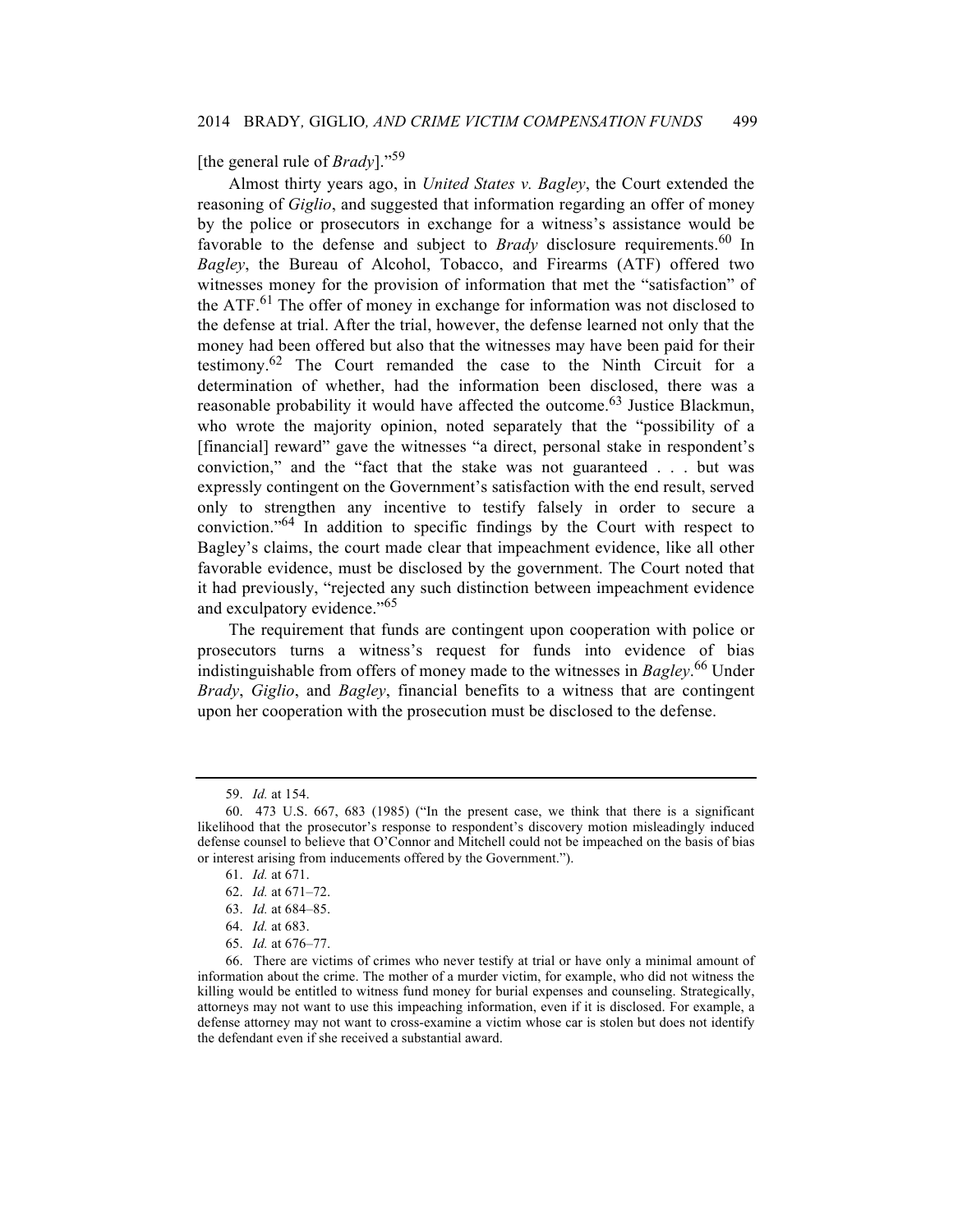#### VI.

### IMPACT OF CONFIDENTIALITY STATUTES AFTER *DAVIS V. ALASKA*

Forty years ago in *Davis v. Alaska*, the Court addressed the intersection of confidentiality statutes and a defendant's Sixth Amendment right to confront witnesses.<sup>67</sup> In that case the government successfully moved to prevent the defense from cross-examining a government witness on his status as a juvenile probationer.<sup>68</sup> The defense wanted to cross-examine the witness, not to impeach as one might with an adult criminal conviction, but instead to instead bring out the witness' motive to curry favor with the prosecution.<sup>69</sup> The Court wrote, "[t]he state's policy interest in protecting the confidentiality of a juvenile offender's record cannot require yielding of so vital a constitutional right as the effective cross-examination for bias of an adverse witness."<sup>70</sup>

Given the well-settled holding in *Davis v. Alaska*, arguments by prosecutors relying on confidentiality statutes as a basis not to disclose applications for crime victim's money fails. An accused person's right to cross-examine the witness should not be violated because of a simple privacy statute. Concerns about witness safety, if they are legitimate, can be addressed with redactions of some information or protective orders.

#### VII.

#### *BRADY* EVIDENCE IS EVIDENCE THAT IS "FAVORABLE TO THE ACCUSED"

In most instances, victims' funds promise witnesses and complainants money based on their cooperation with law enforcement. If the police are unhappy with a witness's level of engagement or collaboration in the investigation, payments can be denied. $\bar{7}$ <sup>1</sup> Law enforcement officers and prosecutors, confronted with a reluctant witness need only communicate that fact

<sup>67.</sup> 415 U.S. 308, 316 (1974).

<sup>68.</sup> *Id.* at 311.

<sup>69.</sup> *Id.*

<sup>70.</sup> *Id.* at 320.

<sup>71.</sup> *See* note 13. *See also* CVC Program Guidelines, MISSOURI DEPARTMENT OF PUBLIC SAFETY, http://dps.mo.gov/dir/programs/cvc/guidelines.asp (last visited June 29, 2014) ("A victim has a statutory duty to cooperate with law enforcement to be eligible for compensation. Section 595.015.6, RSMo, requires a victim, claimant or dependent to cooperate with law enforcement officials in the apprehension and prosecution of the alleged offender unless the Department has found that the failure to cooperate was for good cause. The Program interprets this requirement to include such things as pressing charges against the alleged offender, appearing in court to testify and looking at mug shots. The Program sends a Law Enforcement Verification form to the law enforcement agency where the police report was filed. This form requests a copy of the police report and information from the police department to assist the Program in determining whether the victim cooperated. Also, a Prosecutorial Input form is sent to the prosecuting attorney to assist the Program in determining whether the victim cooperated in the prosecution of the alleged offender and whether or not restitution was ordered."). The CVC Program Guidelines also go on to explain that "…the claim will be *denied* if the Program finds the victim or claimant fails to meet either a behavioral or filing requirement" (emphasis added).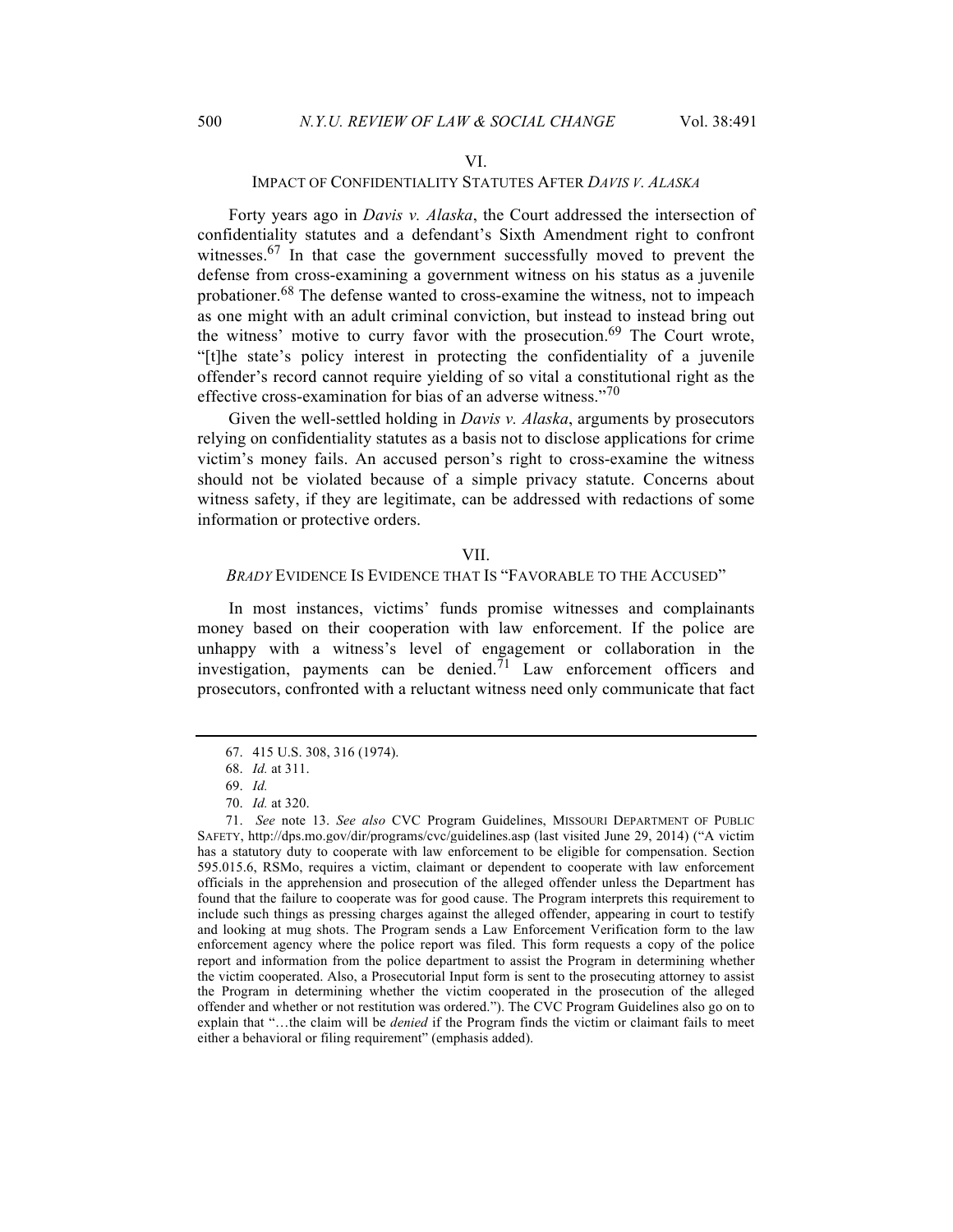to recalcitrant witnesses who are seeking or receiving victims' fund assistance. Moreover, the witness will likely perceive a link between the financial assistance and cooperation with the police or prosecutors, whether or not an explicit requirement of cooperation exists. The assumption of such a requirement may be bolstered by the fact that witnesses are referred to the program by the police or an advocate from the prosecutor's office.

Since Brady information is any information that is favorable to the accused, under *Brady*, the prosecution must disclose information about applications for victims' funds. As *Brady* imposes on the individual prosecutor in a particular case the "duty to learn of any favorable evidence known to the others acting on the government's behalf in the case, including the police $172$  prosecutors must turn over victim fund information when anyone on the prosecution teams knows of it. Favorable evidence that the prosecutor knows or should know that rises "to a material level of importance" must be disclosed.<sup>73</sup> Police and prosecutors possess such favorable evidence when they make referrals to the program, help witnesses apply for the funds, or verify that a person is a witness for the program. Defendants and their lawyers, however, may not have access to information regarding the identity of potential witnesses who are seeking benefits because applications for victims' funds are confidential by statute.<sup>74</sup> Thus, it is incumbent on prosecutors to disclose the information.

Prosecutors' offices take the position that because the money itself does not come directly from the prosecutor or the police, the information regarding the financial benefits need not be disclosed.<sup> $75$ </sup> This is a meaningless distinction. Bias, what the Supreme Court in *Davis* described as the witness's incentive to testify, stems from the witness's subjective point of view, not technical distinctions related to budgetary issues.<sup>76</sup> Whether the check is drawn from the account of the police, prosecutor, or the court, the witness understands that her receipt of that money depends on approval by the police or prosecutors. This creates a motive to curry favor with the government, and therefore, the information should be disclosed whether or not the money came directly from the police or prosecutor.

In *Yeung v. Finn*,<sup>77</sup> the Ninth Circuit found that prosecutors should have disclosed to the defense the fact that a rape accuser had hired a civil attorney.<sup>78</sup> While the Court did not reverse the conviction in light of the other evidence in the case supporting the accuser's claim, the Court acknowledged that the

<sup>72.</sup> Kyles v. Whitley, 514 U.S. 419, 437 (1995).

<sup>73.</sup> *Id.* at 438.

<sup>74.</sup> *See* note 16.

<sup>75.</sup> This was the position taken by the United States Attorney's Office for the District of Columbia during litigation to prevent the disclosure of such information.

<sup>76.</sup> Blunt v. United States, 863 A.2d 828, 834 (D.C. Cir. 2004).

<sup>77.</sup> 160 Fed. App'x 568 (9th Cir. 2005).

<sup>78</sup>*. Id*. at 569.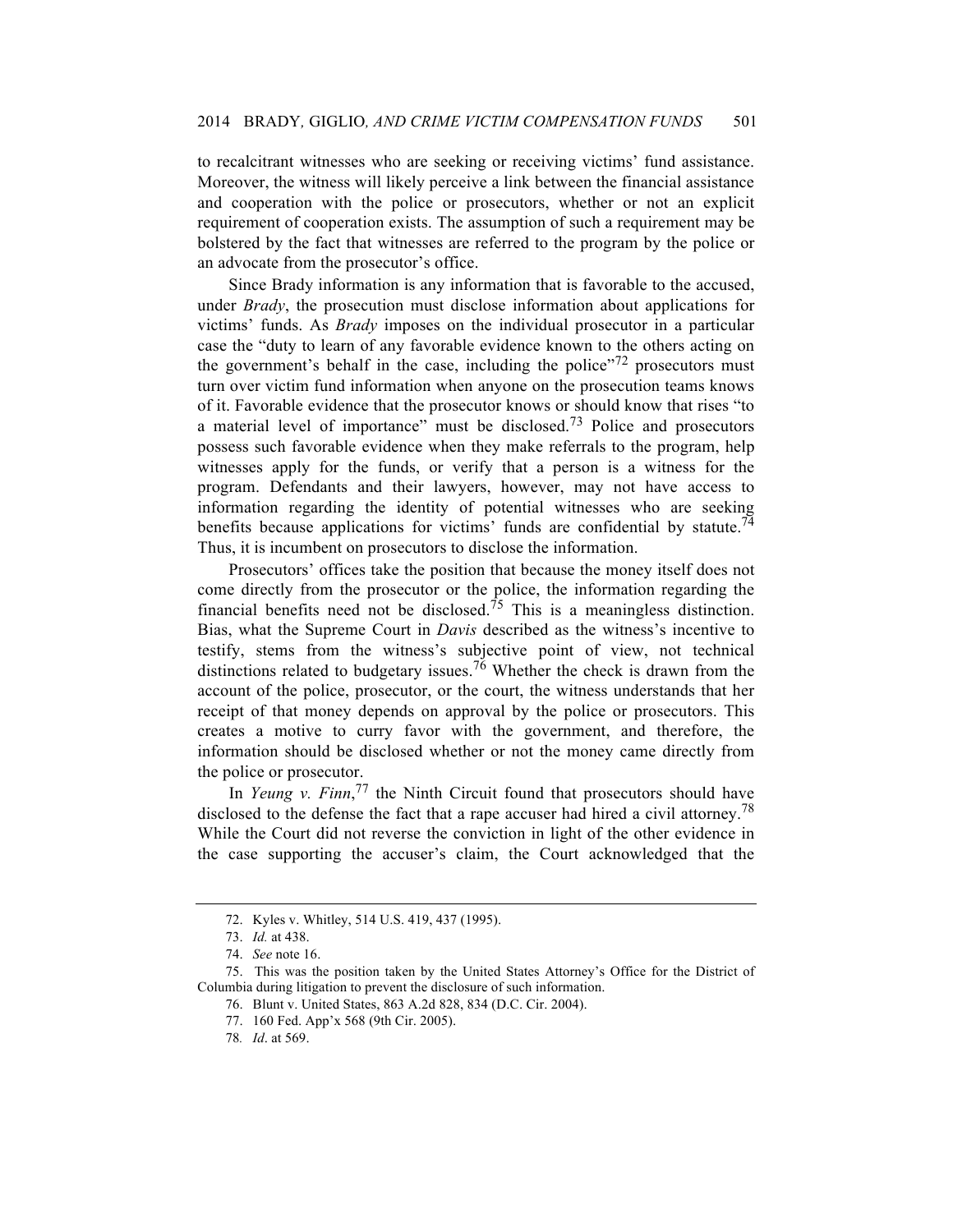prosecution "breached its duty  $\dots$  by failing to disclose [that information]."<sup>79</sup> Certainly if a prosecutor is aware of an application for money from a crime victims' fund, that information should likewise be turned over to the defense as both instances show a financial interest by the victim or witness. Although only a few courts have addressed this issue, each court has at least suggested that crime victims' compensation requests may constitute *Brady* material and have recognized the potential importance of this type of evidence. In *Moore v.*  Marr,<sup>80</sup> the Tenth Circuit noted that information indicating the complainant had applied for more than \$10,000 in crime victim compensation payments "may well have been 'favorable' within the meaning of *Brady*."<sup>81</sup> There, the payments depended on the compensation board determining that the defendant was not acting in self-defense, which the court concluded "would have demonstrated that [the complainant] had a financial interest in painting himself as the 'victim.'"82 The court did not "determine whether the information was favorable," however, because Moore had not demonstrated that the information was "material" in light of the "overwhelming evidence of guilt" based on the testimony of multiple eye witnesses and Moore's own admissions.<sup>83</sup> While the court in *Moore* did not hold that the material was *Brady* material, it certainly seems to suggest that in some cases it would be material and should be disclosed.

In *People v. King*,<sup>84</sup> New York prosecutors failed to disclose a request by the central witness in the case to the Crime Victims Compensation Board for financial assistance, until just before closing arguments after the witness had already testified. $85$  The prosecution effectively conceded that the request for money should have been turned over. The sole remaining issue was whether the remedy imposed by the judge was sufficient.<sup>86</sup> The Supreme Court of New York reversed the conviction,<sup>87</sup> holding that the "credibility of the victim was the central issue in this trial and request for compensation . . . would certainly have had an effect on that credibility."<sup>88</sup>

Furthermore, although not decided on *Brady* grounds, in *Bowen v. State*, 89 the Georgia Court of Appeals held that it was improper for a trial court not to allow defense counsel to question a witness about her application for money from the crime victims' fund. $90$  In coming to its conclusion, the Court of

<sup>79.</sup> *Id.*

<sup>80.</sup> 254 F.3d 1235 (10th Cir. 2001).

<sup>81.</sup> *Id.* at 1244.

<sup>82.</sup> *Id.*

<sup>83.</sup> *Id.* at 1245.

<sup>84.</sup> 659 N.Y.S.2d 469 (App. Div. 1997).

<sup>85.</sup> *Id.* at 470.

<sup>86.</sup> *Id.* 

<sup>87.</sup> *Id.* at 469.

<sup>88.</sup> *Id.* at 470.

<sup>89.</sup> 556 S.E.2d 252 (Ga. Ct. App. 2001).

<sup>90.</sup> *Id.* at 254.